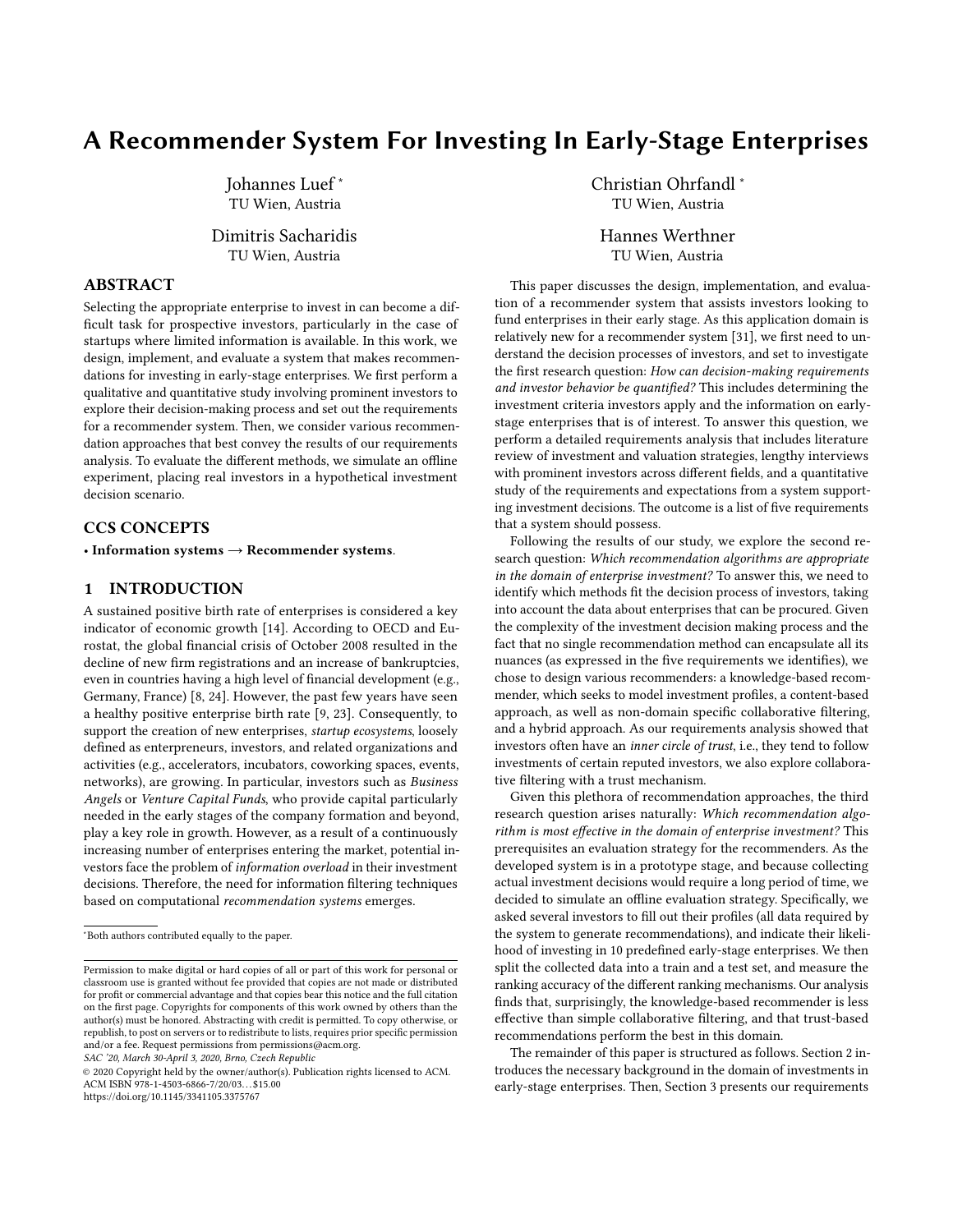analysis corresponding to the first research question. Section [4](#page-3-0) builds upon this analysis and discusses the recommendation approaches taken so as to answer the second question. Section [5](#page-5-0) address the last research question and presents the results of our evaluation. Section [6](#page-7-6) concludes this work.

#### <span id="page-1-0"></span>2 BACKGROUND

Early-Stage Enterprises. An enterprise—company, business, or venture—is an economic entity serving as the main site of the entrepreneur's business operations, who constitutes a natural or legal entity. The aim of an enterprise is to increase its value [\[17,](#page-7-7) [20\]](#page-7-8), via value-creating processes [\[17\]](#page-7-7) that transform certain input factors into higher-valued output factors [\[15\]](#page-7-9). The life cycle of an enterprise spans from the very first moment of innovating a business idea to the foundation of an enterprise until the so called exit, the disposal of the enterprise. The cycle consists of three financing stages, the early-stage, expansion, and late-stage [\[1\]](#page-7-10). ; see Figure ??. The early-stage itself consists of the seed stage, where entrepreneurs engage in the definition of the product idea and market analysis, and the start-up stage, where the priority lies on the foundation of the enterprise and the development of product maturity. Earlystage enterprises commonly find themselves in the red, and must cross the valley of death [\[19\]](#page-7-11) to reach profitability in the expansion stage. For this, entrepreneurs are reliant upon funding, which is predominantly based on the owner's equity capital, public grants, and venture capital.

Funding. Funding enables early-stage enterprises to generate rapid growth and is commonly classified as internal and external. Internal funding—colloquially known as the four Fs, an abbreviation for founders, family, friends, fools—mark the earliest type of funding, which however barely suffices for enterprise foundation [\[27\]](#page-7-12). External funding includes stakeholders such as public funding agencies, investors, as well as business incubators/accelerators. Public Funding Agencies, e.g., government, state-affiliated organizations or universities, ordinarily allocate grants, which may include monetary funding as well as intangible assets (e.g., training in entrepreneurship and economics) legally contracted under certain conditions [\[5\]](#page-7-13). Investors, such as business angels (BAs) and venture capital firms (VCs), fund early-stage enterprises by investing monetary assets, referred to as external equity capital or private equity because their distribution is not organized via an official capital market (e.g., the stock market) [\[1,](#page-7-10) [27\]](#page-7-12). BAs are private persons, entrepreneurs themselves, that invest personal assets in privately held companies. A VC provides intangible assets in addition to capital, after a formal valuation process [\[27\]](#page-7-12). This includes the initial general review, when the VC checks the management team and the fit of the industry sector; initial contact, when the business plan is carefully inspected; due diligence, when an intentional agreement is drawn and the enterprise is valuated at a high level of detail; and negotiation, when the VC agrees to invest. The worth of the enterprise is determined by the valuation process (in the due diligence phase).

Valuation. The process of calculating the value of an enterprise based on its future benefit to its owners is called valuation [\[20\]](#page-7-8). Early-stage enterprises, in particular, expose certain requirements to venture valuation methods. The most important is future mindedness, i.e., to not solely rely on historic business activity records, which often such enterprises do not possess [\[1\]](#page-7-10). Valuation methods are broadly classified into situation specific and unspecific, where in the former the method depends on the specific reason for the valuation. The applicable valuation methods for early-stage enterprises, featuring future mindedness, belong to the former category, and are further subdivided into total valuation methods and rules of thumb. Especially when no historic business records exist, rules of thumb techniques, such as the Scorecard [\[25\]](#page-7-14) and the Berkus methods [\[2,](#page-7-15) [4\]](#page-7-16), are typically employed by business angels.

Recommender Systems. The function of recommender systems is the suggestion of items (e.g., products, news, movies) the user might prefer over others [\[26\]](#page-7-17). In general, recommendations are compiled based on users' profile data, which include demographics, context, and preferences provided directly by the users or indirectly by analyzing their behavior, and items' content, which describe the items. Several broad classes of techniques exist that include: collaborative filtering [\[22\]](#page-7-18) where patterns in the historical interactions of users with items are exploited; content-based [\[6\]](#page-7-19) recommenders that analyze the content of the items historically consumed by a user; knowledge-based [\[10\]](#page-7-20) recommenders that rely on a domain-specific elicitation of users' preferences and an appropriate specification of items' content.

While recommenders are particularly predominant in the ecommerce domain, they have also been employed in the finance sector [\[31\]](#page-7-5). The most relevant systems are those for *portfolio selec*tion, where knowledge-based techniques are used [\[11,](#page-7-21) [21\]](#page-7-22), and stock recommendation, where knowledge-based [\[30\]](#page-7-23), content-based [\[28\]](#page-7-24), and social network-based collaborative filtering [\[29\]](#page-7-25) approaches are used. To the best of our knowledge, recommender systems have not been employed in the domain of investment in or funding of (early-stage) enterprises.

# <span id="page-1-1"></span>3 REQUIREMENTS ANALYSIS

To design a recommender system for investments in early-stage enterprise, we first need to understand the needs and expectations of the end users, the investors. This section presents the results of our requirements analysis that includes qualitative and quantitative research. More details on the study can be found in [\[16\]](#page-7-26).

### 3.1 Qualitative Study

In the first phase, we conducted qualitative expert interviews to collect expert knowledge on decision-making criteria and enterprise valuation methods utilized by investors in the domain of early-stage enterprise investment. The results of this study, together with our literature review, inform the quantitative study.

We conducted a strongly structured interview [\[3\]](#page-7-27), where a questionnaire with 39 various-typed questions is compiled beforehand following literature review and a pretest. The goal is to learn about the (i) investment decision criteria, and (ii) expectations from a recommendation platform. The interview was designed to run for 90–120 minutes, and 28 prominent investors from the DACH region (Germany, Austria, Switzerland) were invited. In the end, we conducted in-person interviews with six investors — the main reasons for the low response rate was reluctance to participate (in spite of long networking efforts) and simply lack of time for such an extended interview.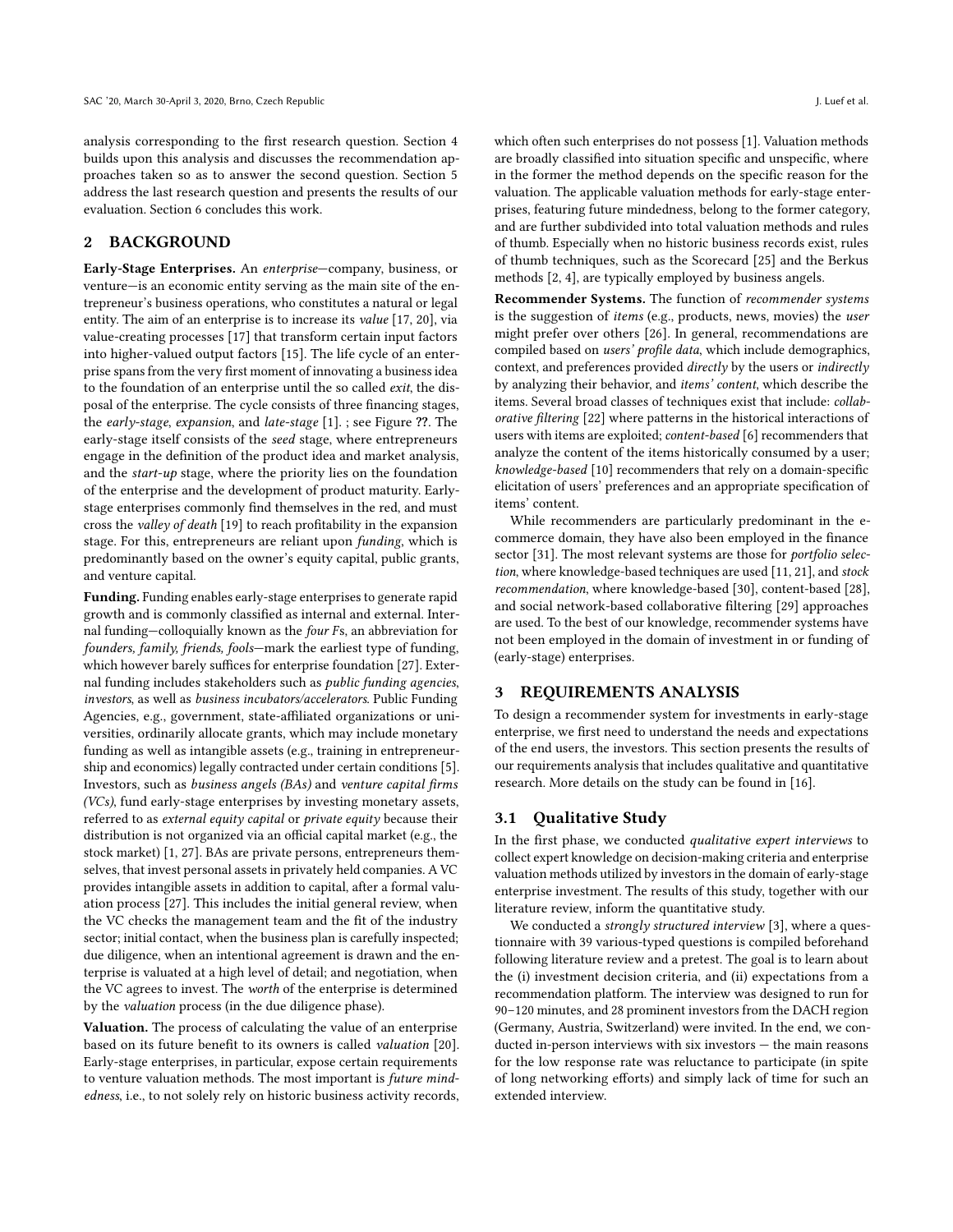A Recommender System For Investing In Early-Stage Enterprises SAC '20, March 30-April 3, 2020, Brno, Czech Republic

Decision Criteria for Investment in Early-Stage Enterprises. Early-stage enterprises commonly introduce themselves to investors by showcasing a business plan and conducting a presentation of the business—which is also referred to as pitch. The most important aspects of the business plan is outlining the team, product idea, value proposition, and needed resources (equity capital, knowledge, etc.). Personal opinions on the meaningfulness of the business plan are scattered among participants. Whereas some think that business plans are not important any more, others argue that the business plan is more trustworthy than pitching slides.

Naturally, key roles in investment decisions play the value proposition and the maturity level of the product, as well as the industry sector, and the market's geographic location, potential, and competitiveness. An important characteristic that investors tend to focus on is the experience and chemistry of the founders/management team behind an early-stage enterprise. Another aspect is the investor's personal risk awareness: participants mention that they try to build portfolios containing multiple early-stage enterprises to reduce the risk of losing private equity capital.

A noteworthy point raised was the trust relationships between investors. All participants agreed that they consider other investors' opinions when making their own decisions. This manifests in several ways, such as consulting within an inner circle of trust, and by collective investments (driven by a lead investor, or by the distribution of risk among several investors).

Expectations from a Recommendation Platform. In general, participants were a bit sceptical about the idea of automatic recommendations of early-stage enterprises to investors. Nonetheless, answers about general requirements to such a system were rather concrete: ability to describe the profile of the investor in great detail; ability to rate teams and, subsequently, rank early-stage enterprises depending on the responsible team; calculation of metrics for valuation purposes; analysis of the competitive landscape (other similar enterprises in the given industry sector).

A major benefit of the recommendation system would be to produce suitable matches between an investor's profile and early-stage enterprises. According to the participants, the matching should consider the enterprise's industry sector, life cycle stage, needed capital, or similarity to other early-stage enterprises. Another expectation is the ability to get recommendations from other investors.

The participants also stated the desire for the system to present information and various statistics about all early-stage enterprises with specified market locations. Collecting the appropriate data, however, is recognized as the greatest challenge.

#### 3.2 Quantitative Study

In the second phase of our requirements analysis, based on the aforementioned findings, we conducted a quantitative study in order to guide us in the design of the recommender system. Specifically, we crafted a questionnaire containing seven questions, six of which where to be answered on a Likert 1–5 scale, and one was dichotomous (yes/no). Overall, we contacted 47 investors and got responses from 25. We next present the results of the three most important questions; for a complete discussion refer to [\[16\]](#page-7-26).

Upon which criteria do you decide whether to invest in an early-stage enterprise? Participants were asked to rate 10 criteria

<span id="page-2-0"></span>

<span id="page-2-1"></span>Figure 2: Enterprise Characteristics

options on a 5-point scale, ranging from unimportant to important. Figure [1](#page-2-0) plots the distribution of ratings per each option. To assess the practicability of the results, we perform the Wilcoxon Signed Rank test to investigate whether the opinion that an option is Rather Important or Important is statistically significant (at the 97.5% level) compared to the null hypothesis of it being Neutral. The test is positive for the following 5 options: Recommendations (e.g. by investors); Industry sector; Experience of entrepreneur(s); Return on investment vs. risk; Market research.

Which characteristics of early-stage enterprises are important for venture valuations? In this question, participants were asked to rate 9 characteristic options on the 5-point scale; Figure [2](#page-2-1) plots the distribution of ratings. Among the options, the following 6 were found to be statistically significant (based on the Wilcoxon Signed Rank test at the 97.5% level): Opportunity (market situation, revenue in 5 years); Maturity level of the product idea; Customer acceptance of the product idea; Industry structure (market entry barriers, market growth); Competition; Experience of the founder team.

According to which criteria should recommendations be generated? Participants were asked to rate 6 criteria options on the 5-point scale. Figure [4](#page-3-1) plots the distributions of ratings. Among them, the following 2 criteria are statistically significant: Recommendations based on your former investment decisions; Recommendations based on an investor's profile.

Which additional functionality should a recommendation platform provide to investors? As before, participants were asked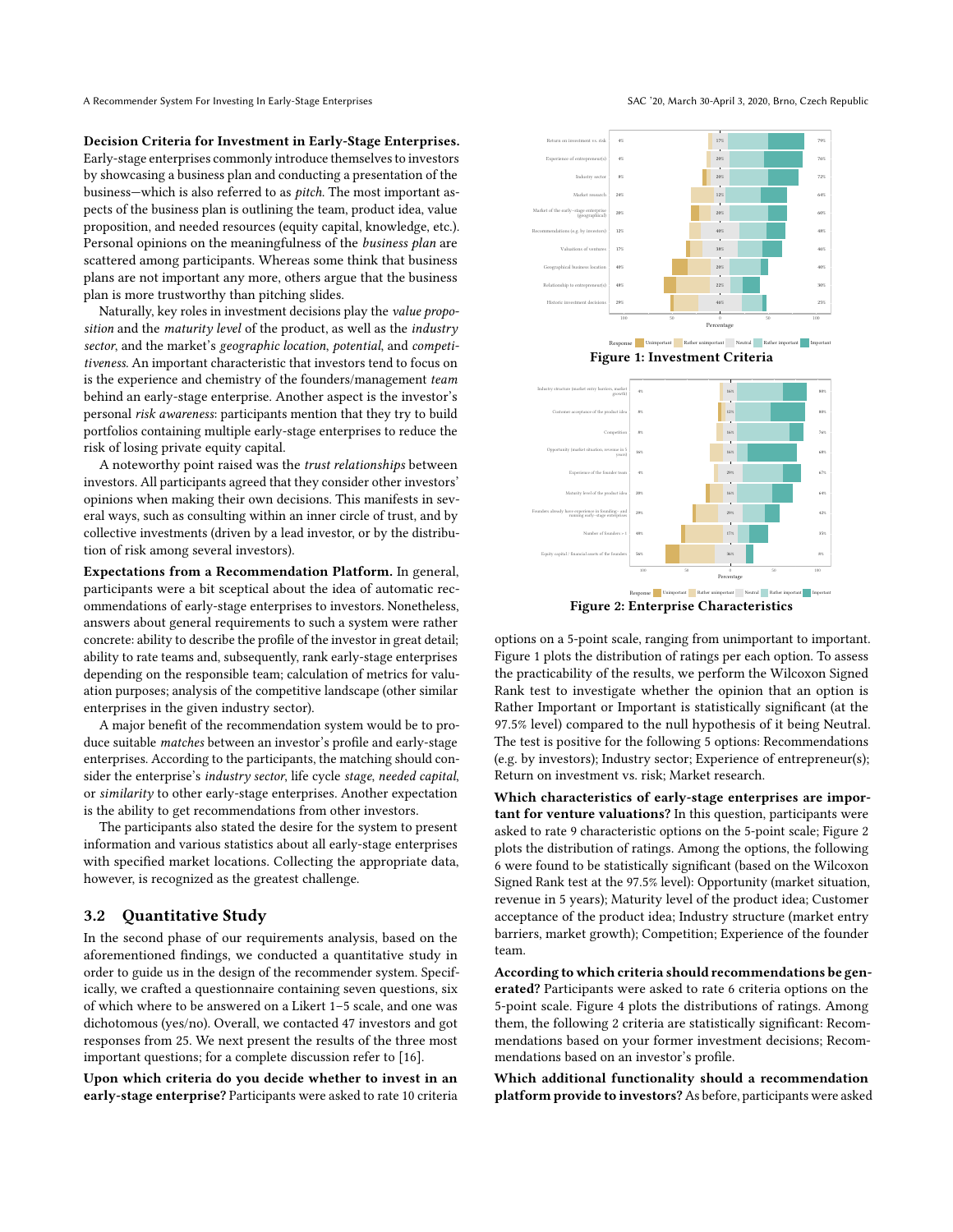

<span id="page-3-1"></span>Figure 4: Recommendation Functionality

to rate 12 functionality options on the 5-point scale; Figure [4](#page-3-1) plots the distributions of ratings. Among all options, 4 are statistically significant: Visualization of detailed data concerning early-stage enterprises (private area); Filtering early-stage enterprises according to personal preferences; Visualization of pre-money valuations of early-stage enterprises; Visualization of the founder team's experience.

#### 3.3 Outcomes

In what follows, we discuss five specific requirements that we identify from our qualitative and quantitative studies.

R1. Valuations of early-stage enterprises. Qualitative expert interviews indicate that classical venture valuation methods are largely irrelevant. Instead, investors tend to primarily use the Scorecard method, while also employ techniques similar to those of the Berkus method. Moreover, "visualization of pre-money valuations of early-stage enterprises" was one of the statistically significant desired functionalities discovered in the quantitative study. Therefore, the system should support the aforementioned valuation methods and also allow for the retrieval of the valuations of an enterprise.

R2. Information on early-stage enterprises and the target market. Both qualitative and quantitative studies highlight the importance of certain characteristics of the enterprises to support investment decisions. These include information about (i) the team, namely its size and past experience of their members, (ii) the product, i.e., its maturity level, whether a prototype and/or potential customers exist. Moreover, an important factor guiding investment

decisions is the state of the target market, which includes information indicating whether it is still in its growth phase and not saturated, and about the level of competition. Therefore, for each enterprise the system should present information about its team, product, and market sector.

R3. Investor profiles. One of the statistically significant desired recommendation functionalities was "filtering early-stage enterprises according to personal preferences". In the qualitative study, it was made clear that in their investment decisions investors employ multiple criteria, which they often weigh differently. Decisions are essentially made on a balanced combination of the aforementioned enterprise characteristics and the market situation. Therefore, the system should allow investors to build a detailed profile that captures their interests and their relative importance, and support the retrieval of best matching enterprises.

R4. Historical investment decisions. Another statistically significant desired functionality was to make "recommendations based on an investor's former investment decisions". Moreover, in the qualitative study, the investors emphasized how one's experience affects one's decisions. Therefore, the system should draw upon historical investment behavior when making recommendations.

R5. Trust among investors. Although "recommendations based on the investments or interests of other (certain) investors" was not among the statistically significant desired functionalities, it acquired 70% non-negative opinions (Neutral, Rather Important, Important). Moreover, the qualitative study showed that "trust relationships" among investors was broadly considered an important decision criterion, and that circles of trust often exist. Therefore, the system should provide the option to consider the opinions of other investors when making recommendations.

#### <span id="page-3-0"></span>4 RECOMMENDER SYSTEM

This section presents the recommender system designed as per the requirements outlined in Section [3.](#page-1-1) We first present the main entities of the system, how they interact, and show that they comply with requirements R1–R4. Then we discuss various recommendation approaches and how they support requirements R3–R5.

# 4.1 Data Entities

Enterprise (Item). Early-state enterprises are to be recommended and thus correspond to items in the recommender systems parlance.

Enterprise Description. Enterprises are described by their content, certain attributes that were found to be highly important in our requirements analysis. Therefore to comply with requirement R2, the content includes the name, location and establishment date of the enterprise, life cycle stage of enterprise, description of the product (keyword-based), a set of investment options (including offer and cost), a set of valuations (including amount and method), the market sector (among a predefined set), team members and roles.

Entrepreneur. An enterprise is managed by a team of entrepreneurs. This user role is also tasked with maintaining the entry in the system.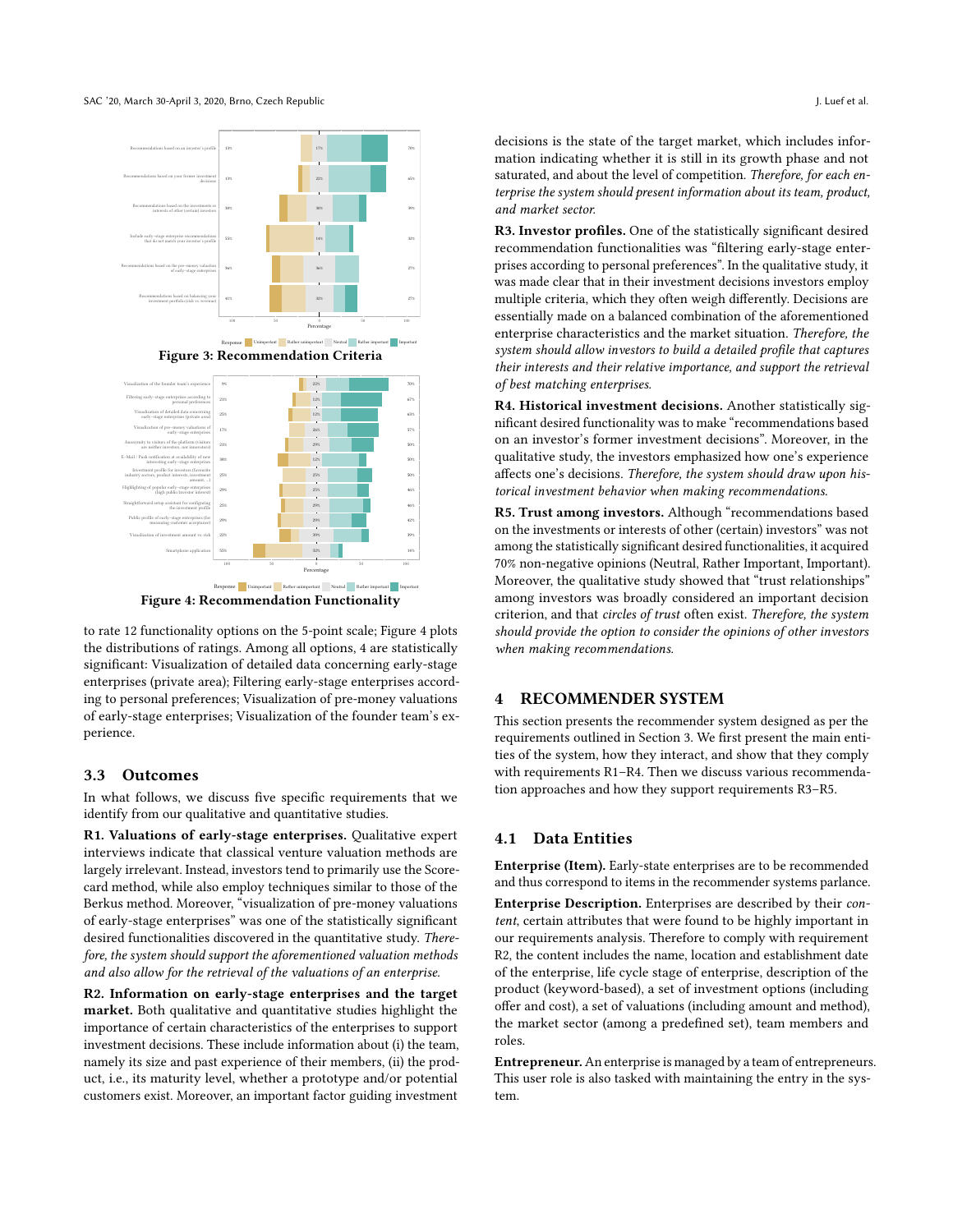Valuator. Another user role is that of a valuator that creates valuations for enterprises, using either the Scorecard or the Berkus method. This complies with requirement R1.

Investor (User). Investors are the entities receiving recommendations, and are thus also called users. The system allows users to build their investor profile, but also collects user feedback in terms of user-item interactions.

Investor Profile. To comply with requirement R3, the investor profile contains the following information: Market Sectors (set of predefined options); Product Description (set of predefined keywords); Investment Amount (monetary range); Investment Stake (percentage range); Valuation (monetary range); Valuation Type (among predefined types); Life Cycle (among predefined options); Establishment Date (range); Enterprise Location (predefined set of geographic regions); Team Size. The investor can also set the relative importance (specified as percentages) of these attributes in her investment decision process. For example, an investor who only looks to invest within a specific market sector at a specific geographic region, might set the importance of these two attributes to 100% and of all others to 0%.

User-Item Interactions. Requirement R4 mandates that past investor behavior is an important source of information. As investors interact with the system, they provide feedback that a recommender can build upon. We collect three types of signals, presented in increasing strength. An investor may click on (view) an enterprise, seeing all information available in the system. An investor may express interest on an enterprise by liking it. Of course, an investor may also specify that she has already invested in an enterprise.

#### 4.2 Recommendation Algorithms

Our requirements analysis found that there are different ways in which investors decide to choose an enterprise to invest in. For example, the three last requirements R3–R5 essentially correspond to distinct types of recommendations that the system should support. Therefore, instead of proposing a single recommendation list, we choose to go with a Netflix-style presentation of recommendations, where there are multiple recommendation lists (rows), each produced by a different recommendation engine. In what follows, we describe the five engines employed.

Knowledge-Based (KB). This recommendation algorithm is based solely on the investor profile and the enterprise description alone, and thus complies with requirement R3. The algorithm essentially matches enterprises (based on their description) to investors using a combination of filters and preferences. Filters come directly from the attribute values specified in the investor profile, and act as hard constraints that an enterprise needs to satisfy in order to be recommendable/relevant. Preferences are specified on the same attributes, but act as soft constraints that induce an ordering on the attribute domain; e.g., investors might prefer enterprises with high valuation amounts.

The KB recommender operates as follows. First, the filters are applied to identify the set of relevant enterprises. Then, each specified preference creates a separate ranking of (relevant) enterprises. For a preference specified on a numerical attribute (e.g., valuation, investment amount, date) the ranking is obvious, either ascending

or descending on that attribute's values. For a preference on an ordinal attribute (e.g., market sector, product description) the Jaccard similarity of the investment's attribute with the preference is computed to act as a score based on which to rank descending. Thus, for each preference, we end up with an enterprise ranking. To obtain a single ranking as the output, the system performs rank aggregation [\[7\]](#page-7-28). Specifically, we choose a variant of the Borda count method [\[12\]](#page-7-29), where each ranked list carries a weight defined by the relative importance of the attribute in the preference, as specified in the investor profile. For instance if the preference on market sectors is specified to be twice as important as that for the valuation amount, the Borda count of an enterprise based on its rank by market sector has twice the voting power than that based on rank by valuation amount. So, the ranking score of an enterprise is a weighted sum (instead of a simple sum) of the Borda counts in each list. A final note concerns the case when the filters are too restrictive, returning few or no enterprises. In this case, to offer more options to the investor, after ranking all filtered-in enterprises (based on preferences), we then rank the filtered-out enterprises.

Content-Based (CB). This recommendation algorithm is based on the enterprise descriptions and the investor's historical behavior, and thus complies with requirement R4. Briefly, the algorithm creates a "virtual" enterprise based on the investor's history and then matches every enterprise to it. Specifically, the enterprise description attributes Market Sectors, Product Description, and Life Cycle of each enterprise that the investor has liked, clicked, or invested in are used to define the "virtual" enterprise. Note that all said attributes are set-based. To compute a matching score for a particular enterprise, the following process is taken. For each attribute, we compute its Jaccard similarity with the corresponding attribute of the "virtual" enterprise, and then define the matching score as the average Jaccard similarity across attributes. This matching score is ultimately used to rank enterprises.

Collaborative Filtering (CF). This recommendation approach is based solely on the historical behavior of all investors, and thus satisfies requirement R5. We implement neighborhood methods, based on either user/investor or item/enterprise similarities.

In user-based CF (CF-UB), each investor is represented as a vector encoding the enterprises she has clicked on, liked, and invested in. Similarity between two investors is given by the cosine similarity of their vectors. The neighborhood of an investor contains other investors that have cosine similarity above a fixed threshold (e.g., 0.7). Based on the neighborhood, CF-UB computes the chance  $s(u, i)$ of a target investor  $u$  clicking on (or liking or investing in) a target enterprise  $i$  simply as:

<span id="page-4-0"></span>
$$
s(u, i) = \frac{\sum_{u' \in N(u)} sim(u, u') \cdot r(u', i)}{\sum_{u' \in N(u)} sim(u, u')},
$$
\n(1)

where  $sim()$  is the cosine similarity among investor vectors, and  $N(u)$  is the neighborhood of u. The final list of enterprises to recommend is compiled by computing for each enterprise the weighed sum of its chance of an investor clicking, liking, investing (with weights ratio 1:2:4), and then ranking by these weighted sums.

A similar approach is adopted for item-based CF (CF-IB). The main difference is that for each enterprise three separate vectors are computed, one for the investors who clicked, another for those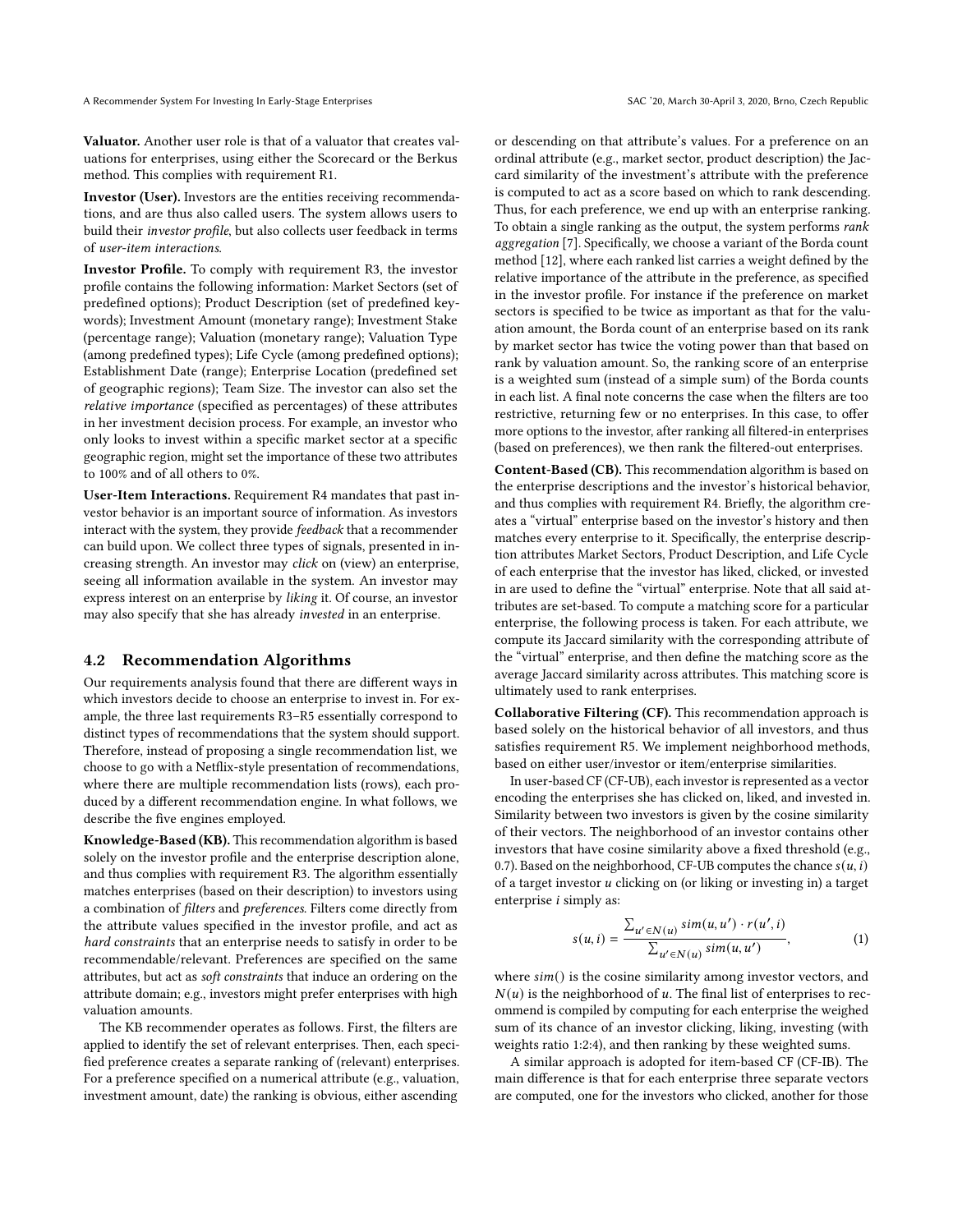who liked, and another for those who invested. Each type of vector is used to create different types of neighborhoods and thus predict separate scores that act as chances of a target investor interacting with a target enterprise. As in CF-UB, a weighted sum is used to combine predictions from the different types of signals.

Social-Based (SB). This recommendation algorithm is also based on the historical behavior of all investors, and offers a different interpretation of requirement R5. Specifically it corresponds to a trust-aware strategy [\[18\]](#page-7-30), and materializes the inner-circle of trust that investors mentioned in our qualitative study. For this recommendation strategy, an investor needs to state which other investors she trusts/follows. Then, SB is essentially a user-based CF method, where the neighborhood in Eq. [1](#page-4-0) is explicitly given, rather than extracted from the similarities of investors.

Hybrid (HB). The final recommendation strategy attempts to reconcile requirements R4 and R5, making use of the historical behavior and the profiles of all investors. HB is also a variant of user-based collaborative filtering, with the key difference lying in the similarity function employed: two users are similar if they have similar investor profiles. Specifically, to assess the similarity between two investors we compare their personalized knowledge-based rankings as determined by their profiles. We compute similarity indirectly on ranked lists rather than directly on investor profiles, for two reasons. First, it is not clear how to compare profiles that may specify different filters and preferences. Second, we wish for the similarity to be conditioned on the available enterprises. If two investor profiles differ in attributes that do not matter, i.e., there are no enterprises that would rank differently, there is no need to actually treat the investors as dissimilar.

Rankings are compared with Kendall's rank correlation that essentially counts the number of concordant item pairs (a pair is concordant if the two rankings are consistent, i.e., both rank the same item higher) and subtracts the number of discordant pairs. Then, based on this similarity metric, we form the neighborhood and compute predicted interest to an enterprise as in Eq. [1.](#page-4-0)

# <span id="page-5-0"></span>5 EVALUATION

In this section, we conduct an evaluation of the proposed recommendation algorithms. Specifically, we seek to answer two questions: how different are the recommendations produces by the various algorithms, and which recommendation algorithm is the most effective. We chose to perform an offline experiment [\[13\]](#page-7-31), as the system is still at a prototype stage. Given the limited availability of end-users, the investors, we chose to compile a small dataset to run experiments on by collecting all necessary information from investors using a questionnaire. Section [5.1](#page-5-1) describes and analyzes the data collected and the evaluation methodology followed. Then, Section [5.2](#page-6-0) presents the results of our evaluation.

#### <span id="page-5-1"></span>5.1 Setup

Data Collection. An important step before collecting investor information, is to create a small, manageable list of candidate enterprises for investment. We considered several existing early-stage enterprises that are active in the DACH region, and select 10 of

<span id="page-5-2"></span>

Response Important Rather important Neutral Rather unimportant Unimportant Figure 5: Distribution of answers for Likert-type questions.

them so as to have a balanced mix of different products, life cycles, market sectors, known or unknown valuations, management team size, and establishment date. More details on the selected enterprises can be found in [\[16\]](#page-7-26).

The next step is to collect from investors all necessary information, i.e., investor profiles and historical behavior that is required by the system in order to generate investment recommendations based on the various algorithms. We design a questionnaire with eleven questions that requires a maximum participation time of 15 minutes. In the end, 35 out of 68 investors participated. In what follows, we present the questions asked and some descriptive statistics. The first nine questions concern the investors' profile, question 10 concerns their inner circle of trust, while the last question is used to create their historical investment record.

Questions 1, 2, 4, 6, 7, 8, and 9 are on a 5-point Likert scale, ranging from Unimportant to Important. Figure [5](#page-5-2) presents the distribution of answers for all questions on a Likert scale. Questions 3 and 5 are categorical.

Q1: A recommendation based on the innovations/products of earlystage enterprises is important to me.

Q2: A recommendation based on the current stage (life cycle) of the early-stage enterprise is important to me.

Q3: Which life cycles of an early-stage enterprise are of interest?

Q4: A recommendation based on the market sector is important to me. Q5: Which market sectors<sup>[1](#page-5-3)</sup> would you be interested in?

Q6: An already public acceptance / interest of the product of the early stage enterprise is important to me?

Q7: The management team of an early stage enterprise is important to me.

Q8: An already existing valuation is important to me.

Q9: An early-stage enterprise established earlier is more important to me than later ones.

Q10: Would you take into account the opinions of well-known investors / business angels in the start-up scene in your decision-making process or would you follow them?

<span id="page-5-3"></span><sup>&</sup>lt;sup>1</sup>The market sectors are those that appear in the selected 10 early-stage enterprises.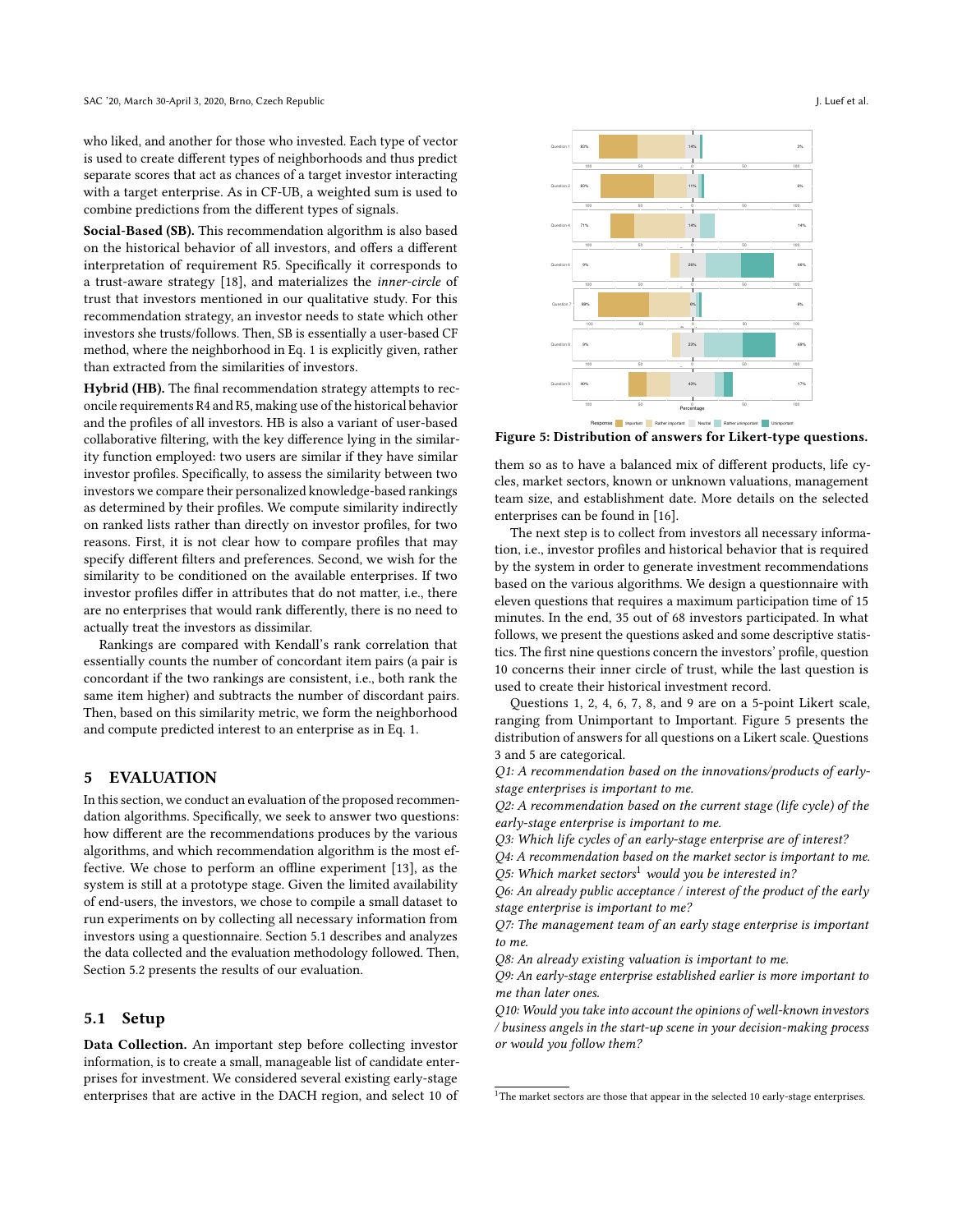<span id="page-6-1"></span>A Recommender System For Investing In Early-Stage Enterprises SAC '20, March 30-April 3, 2020, Brno, Czech Republic



Figure 6: Investor trust network from Q10. Red nodes are investors and participants; green are only investors; yellow are only participants. Node size indicates degree. Rank Rank **hiMoment Toby bikemap PreScreen Toby bikemap PreScreen Toby bikemap PreScreen**  $\mathbf{r}$  $\overline{\phantom{0}}$  $\ddot{\phantom{0}}$ 1

<span id="page-6-2"></span>

Figure 7: Distribution of ranks assigned to the 10 specified **Healcloud Mimo Healcloud Mimo Healcloud Mimo TourRadar** early-stage enterprises in Q11.

and each participant was asked to select those whose This question determines the inner circle of trust of investors. A<br>list of well-known investors from the DACH region was presented,  $\frac{1}{\pi}$  $F$ reguency frequency frequency  $F$  $\epsilon$ ו<br>ו green nodes correspond to the questionnaire participants, who protions they would trust. As a result, a directed graph representing the vided their trust relationships and thus have outgoing edges. Green investors is built. This network is depicted in Figure [6.](#page-6-1) Yellow and investors is built. This network is depicted in Figure 6. Yellow and  $\overline{v}$  $\overline{1}$ n<br>w .<br>.  $\frac{1}{2}$ ة:<br>n t.<br>f  $\frac{1}{2}$  $\frac{1}{4}$ and each participant was asked to select those whose recommenda- $\overline{a}$ This question determines the inner circle of trust of investors. A n<br>0 .<br>تا ว<br>e social network of trust among the participants and the well-known nodes in particular are both participants and well-known investors, i.e., they were listed and filled out the questionnaire, thus have both in- and outgoing edges. Yellow nodes are participants that were not included in the list of well-known investors, and thus only have outgoing edges. Red nodes correspond to the well-known investors who did not participate in the questionnaire, i.e., they only have ingoing edges. It appears that a few well-known investors received the most trust relationships.

Q11: Please select 5 out of 10 early-stage enterprises from the fact sheet and rank them in the order in which you would invest.

In Q11, short information about ten early-stage enterprises was shared with the participants, who have to identify their top-5 choices for possible investment. Figure [7](#page-6-2) presents their choices.

Data Preparation. The raw data collected by the questionnaire has to be processed for training and evaluating the recommender algorithms. We use the answers to Q1–Q9 to create the investor profiles (required by KB and HB), Q10 to define the follow relationships (required by SB), and Q11 to define the historical investor-enterprise interactions (required by CB, CF, SB), which we then partition into a train and a test dataset.

We note that the questions on the Likert scale (depicted in Figure [5\)](#page-5-2) determine how much an investor is interested in her profile attributes. We map the 5-point Likert scale to the integer scale 0%, 25%, 50%, 75%, and 100% of relative importance (see KB in Section [4\)](#page-3-0).

Table 1: Ranking Correlation

<span id="page-6-3"></span>

|           |           |           | . .    |        |        |    |
|-----------|-----------|-----------|--------|--------|--------|----|
|           | CF-UB     | $CF-IB$   | СB     | SВ     | KВ     | HR |
| $CF-IB$   | 0.1736    |           |        |        |        |    |
| CB        | $-0.2048$ | $-0.0312$ |        |        |        |    |
| <b>SB</b> | 0.0886    | 0.0715    | 0.0841 |        |        |    |
| KВ        | 0.0569    | 0.0856    | 0.2521 | 0.0709 |        |    |
| HR        | 0.0345    | 0.1773    | 0.1540 | 0.1264 | 0.4439 |    |
| n         | 1.        |           |        |        |        |    |
|           |           |           |        |        |        |    |

#### <span id="page-6-0"></span>5.2 Results 12345

them using the dataset constructed from Q11. Specifically, we treat **hiMoment hiMoment** the answers of Q11 as "likes" from the investors to early-stage en- $\ddot{\text{}}$ enterprise i terprises. So every investor has liked 5 (out of 10) enterprises. We  $\frac{1}{1}$ ranking of the 6 remaining (not in the train set) enterprises. KB, social-based SB, and hybrid HR recommenders. We compare algorithms from Section [4,](#page-3-0) namely neighborhood-based collaborative filtering CF-UB, CF-IB, content-based CB, knowledge-based  $\overline{c}$ method. There are a total of 5 folds, where in each fold a liked enterprise is placed in the test set and the other four in the train set. terprises. So every investor nas liked 5 (out of 10) enterprises. We<br>perform multiple splits into train and test data via leave-one-out ر.<br>i Evaluation Methodology. We evaluate the six recommendation For each user and each fold, a recommender algorithm produces a

and (ii) the ranking accuracy of the recommendation algorithms. Correlation is measured by Spearman rank correlation that measures  $\ddot{ }$ We measure (i) the correlation across the recommendation lists, the strength of association between two lists and its direction. It takes values between -1 and 1, where the higher the values, the more similar the lists are. Ranking accuracy is measured by: Preci $sion@k$  (P@k), which simply counts the number of relevant items (early-stage enterprises) among the top- $k$ , and by Mean Average Precision@k (MAP@k) and Normalized Discounted Cumulative Gain@k (nDCG@k), where the position of the relevant items in the ranked list discounts their relevance. We vary  $k$  from 1 to 3. All ranking accuracy metrics range from 0 to 1, with higher values preferred.

Ranking Correlation. Table [1](#page-6-3) reports the Spearman rank correlation for every pair of recommendation algorithms. Overall we report very weak correlations except two cases. The content-based (CB) and knowledge-based (KB) recommenders exhibit weak rank correlation, given that they both depend on the content of the items (enterprise description). We also identify a moderate correlation between the knowledge-based (KB) and the hybrid (HR) recommenders, which is explained by the fact that HR is based on KB, as it explicitly uses the rankings that KB produces to define similarities between investors.

Ranking Accuracy. Table [2](#page-7-32) presents the ranking accuracy metrics of all methods. The following observations are of interest. First, item-based approaches, such as collaborative filtering (CF-IB) and content-based recommendations (CB), perform badly. This implies that knowledge of the investor's past investment decisions is probably not a good indicator for her future actions. Second, the knowledge-based (KB) method is not able to produce consistently more accurate recommendations compared to the content-based (CB) method. Put differently, explicitly capturing the investor's preferences does not help more than observing her decisions. Third, user-based approaches, such as collaborative filtering (CF-UB) and social-based recommendations (SB), perform the best in terms of ranking accuracy, with the latter outperforming the former. This observation essentially corroborates the fact that investors tend to